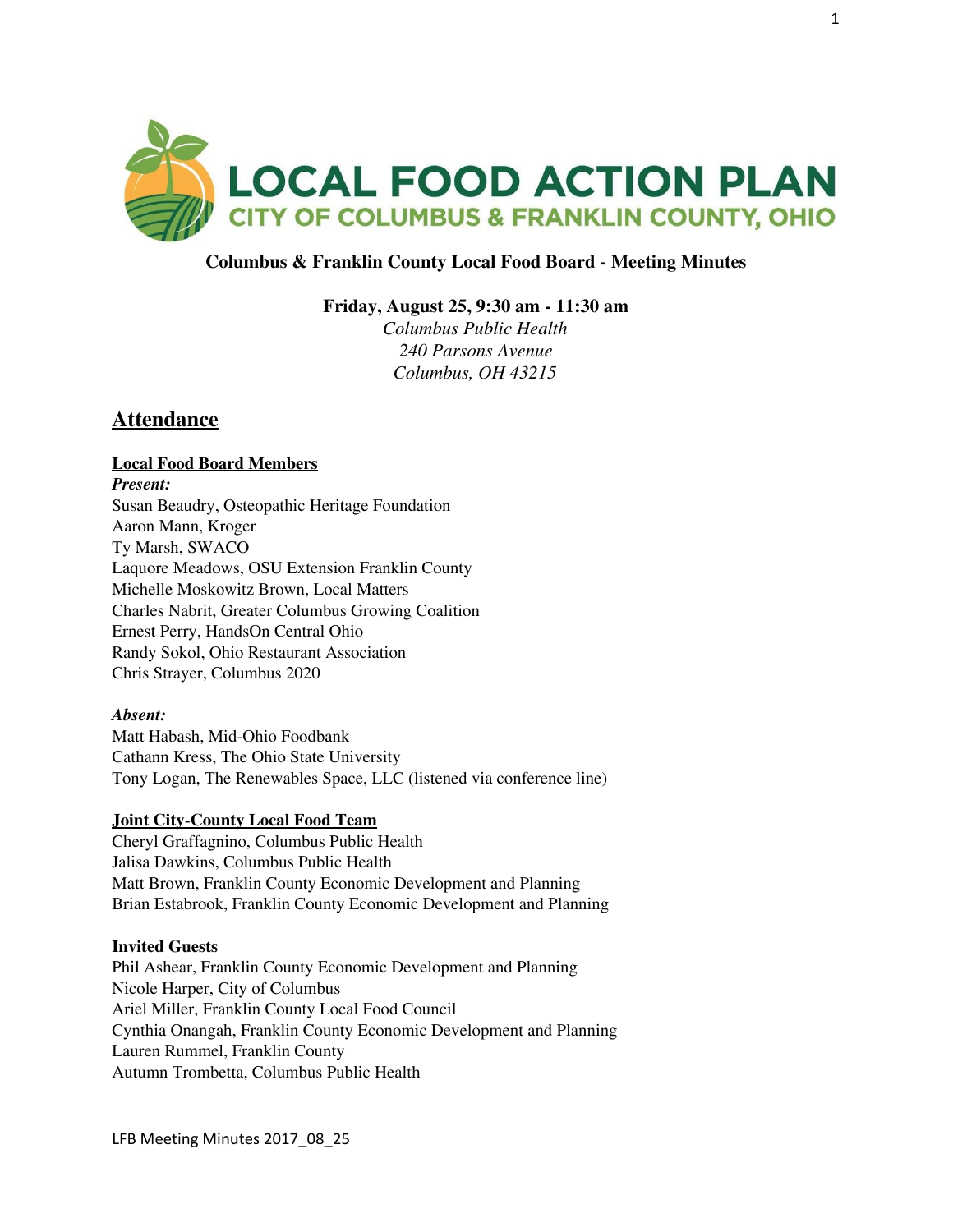# **Meeting Objectives**

- Approve 6/14 Meeting Minutes
- Approve Board bylaws
- Identify initial actions for implementation
- Form Ad Hoc Teams for implementation of initial actions
- Recommend an expenditure for a Community Garden tour
- Approve an Ad Hoc Team retreat
- Recommend an expenditure for a Local Food System tour

| Welcome &<br><b>Introductions</b>                               | The meeting was called to order and Board members briefly discussed future<br>educational opportunities for the Board.                                                                                                                                                                                                                                                                                                                                                                                   |
|-----------------------------------------------------------------|----------------------------------------------------------------------------------------------------------------------------------------------------------------------------------------------------------------------------------------------------------------------------------------------------------------------------------------------------------------------------------------------------------------------------------------------------------------------------------------------------------|
| Administrative<br><b>Tasks</b>                                  | The Board approved the meeting minutes from the June 14, 2017. Matt Brown<br>provided Board members with an overview of the draft bylaws including role,<br>structure, and duties of the Board. The Board approved the Board bylaws.                                                                                                                                                                                                                                                                     |
| <b>Presentation:</b><br><b>Local Food</b><br><b>Team Update</b> | Cheryl Graffagnino presented information on a number of local food system<br>projects.                                                                                                                                                                                                                                                                                                                                                                                                                   |
| <b>Presentation:</b><br><b>Recommended</b><br><b>Priorities</b> | Cheryl Graffagnino presented on the formation, structure, and role of Ad Hoc<br>Teams, which will include Board members, Local Food Team members, food<br>system experts and community residents.                                                                                                                                                                                                                                                                                                        |
|                                                                 | Brian Estabrook presented the recommendation of the Local Food Team for the<br>formation of Ad Hoc Teams around actions B-3 and C-9. A discussion ensued on<br>how many actions should be prioritized, the identification of recommended actions,<br>the relative impact of recommended actions, and the role of the Ad Hoc Teams in<br>the process of implementation. Ariel Miller, Chair of the Franklin County Local<br>Food Council, shared the Council's perspective on the recommended priorities. |
| <b>Ad Hoc Teams</b><br>and Sponsors                             | The Board accepted the recommendation of actions B-3 and C-9 for initial<br>implementation and approved the formation of an Ad Hoc Team to lead the<br>implementation of each action. Board member Chris Strayer volunteered as the<br>Board Sponsor for C-9 and was approved by the Board. Board member Charles<br>Nabrit volunteered as Board Sponsor for B-3 and was approved by the Board.                                                                                                           |
| Learning<br><b>Opportunities</b>                                | The Board approved a motion to recommend the City of Columbus provide funding<br>for OSU students to tour community gardens in the Akron-Canton area.<br>The Board approved a motion to hold an Ad Hoc Team retreat.                                                                                                                                                                                                                                                                                     |
|                                                                 | The Board approved a motion to plan a Local Food System Tour with guidance<br>from OSU Extension.                                                                                                                                                                                                                                                                                                                                                                                                        |
| <b>Next Steps and</b><br><b>Check Out</b>                       | The Joint City-County Local Food Team identified next steps for their work and<br>provided Board members with information for the next Board meeting (Friday,<br>October 27, 2017) and follow up phone calls between meetings.                                                                                                                                                                                                                                                                           |